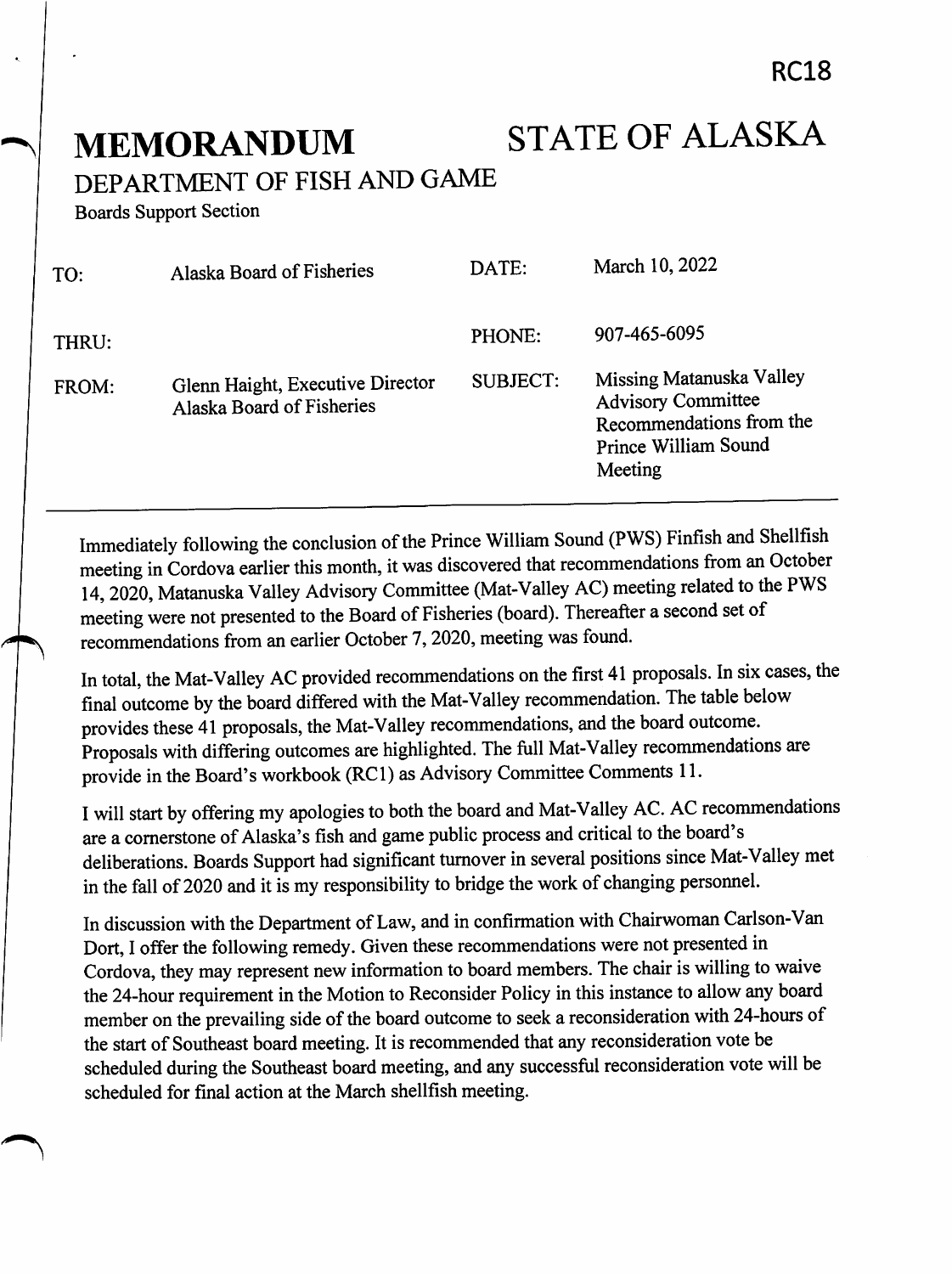|                                                          | <b>Mat Valley</b> | <b>Meeting</b> | <b>Board outcome</b> |
|----------------------------------------------------------|-------------------|----------------|----------------------|
|                                                          | Recommendation    | Date           | (Prevailing votes)   |
| Proposal                                                 | Oppose 0-9        | 10/14/20       | F(0/6)               |
| 1 Establish a longline skate fishery in Prince William   |                   |                |                      |
| Sound                                                    | Support 10-1      | 10/7/20        | C(6/0)               |
| 2 Add a 6-hour prior notice of landing requirement for   |                   |                |                      |
| the Prince William Sound Area directed                   |                   |                |                      |
| lingcod fishery                                          | Support 10-1      | 10/7/20        | C(6/0)               |
| 3 Clarify possession and landing requirements for the    |                   |                |                      |
| parallel Pacific cod fishery in the Prince               |                   |                |                      |
| William Sound Area                                       | Support 10-1      | 10/7/20        | C(6/0)               |
| 4 Clarify possession and landing requirements for the    |                   |                |                      |
| state-managed sablefish fishery in the Prince            |                   |                |                      |
| William Sound Area                                       | Support 10-0      | 10/7/20        | $F(2/4) - as$        |
| 5 Establish an optimal escapement goal for Copper        |                   |                | amended              |
| <b>River king salmon</b>                                 |                   |                | • Mitchell           |
|                                                          |                   |                | • Jensen             |
|                                                          |                   |                | · Wood<br>• Godfrey  |
|                                                          |                   | 10/7/20        | F(1/5)               |
| 6 Require inseason reporting of subsistence, sport fish, | Oppose $0-10$     |                |                      |
| and personal use harvest and effort                      |                   | 10/7/20        | C(4/2)               |
| 7 Prohibit guiding in subsistence finfish fisheries      | Oppose 4-5        |                | · Carlson-Van Dort   |
|                                                          |                   |                | • Jensen             |
|                                                          |                   |                | · Wood               |
|                                                          |                   |                | • Godfrey            |
| 8 Prohibit dipnetting near tributary mouths of the       | <b>Support as</b> | 10/7/20        | F(0/6)               |
| <b>Upper Copper River District</b>                       | amended 9-0       |                |                      |
| 9 Prohibit dipnetting from a boat in the Glennallen      | Oppose 0-9        | 10/7/20        | F(0/6)               |
| Subdistrict                                              |                   |                |                      |
| 10 Prohibit dipnetting from a boat in the Upper          | Oppose 0-9        | 10/7/20        | F(0/6)               |
| Copper River District                                    |                   |                |                      |
| 11 Prohibit dipnetting from a moving boat in a portion   | Oppose 0-9        | 10/7/20        | F(0/6)               |
| of the Chitina Subdistrict.                              |                   |                |                      |
| 12 Prohibit dipnetting from a boat when within 50        | Oppose 0-9        | 10/7/20        | F(0/6)               |
| feet of a person dipnetting from shore in the Chitina    |                   |                |                      |
| Subdistrict                                              |                   |                |                      |
| 13 Prohibit dipnetting from a boat within 75 feet of an  | Oppose 0-9        | 10/7/20        | F(0/6)               |
| operating fish wheel in the Glennallen Subdistrict       |                   |                |                      |
| 14 Prohibit the use of gillnet mesh in dip nets          | Oppose 1-8        | 10/7/20        | F(0/6)               |
| 15 Prohibit the use of gillnet mesh in dip nets          | Oppose 1-8        | 10/7/20        | F(0/6)               |
| 16 Prohibit the use of depth or fish finders on boats in | Oppose 0-9        | 10/7/20        | F(0/6)               |
| the Upper Copper River District                          |                   |                |                      |
| 17 Establish specific permit and bag limits when         | Oppose 0-9        | 10/7/20        | F(0/6)               |
| dipnetting from a boat in the Glennallen Subdistrict     |                   |                |                      |
| 18 Extend the lower boundary of the Chitina              | Oppose 1-8        | 10/7/20        | F(3/3)               |
| Subdistrict downstream 1/2 mile.                         |                   |                |                      |
| 19 Reduce the maximum harvest level in the Chitina       | Oppose 0-9        | 10/7/20        | F(0/6)               |
| Subdistrict Personal Use Fishery when the Copper         |                   |                |                      |
| River commercial fishery harvest is 50% below the        |                   |                |                      |
| 10-year average on June 1.                               |                   |                |                      |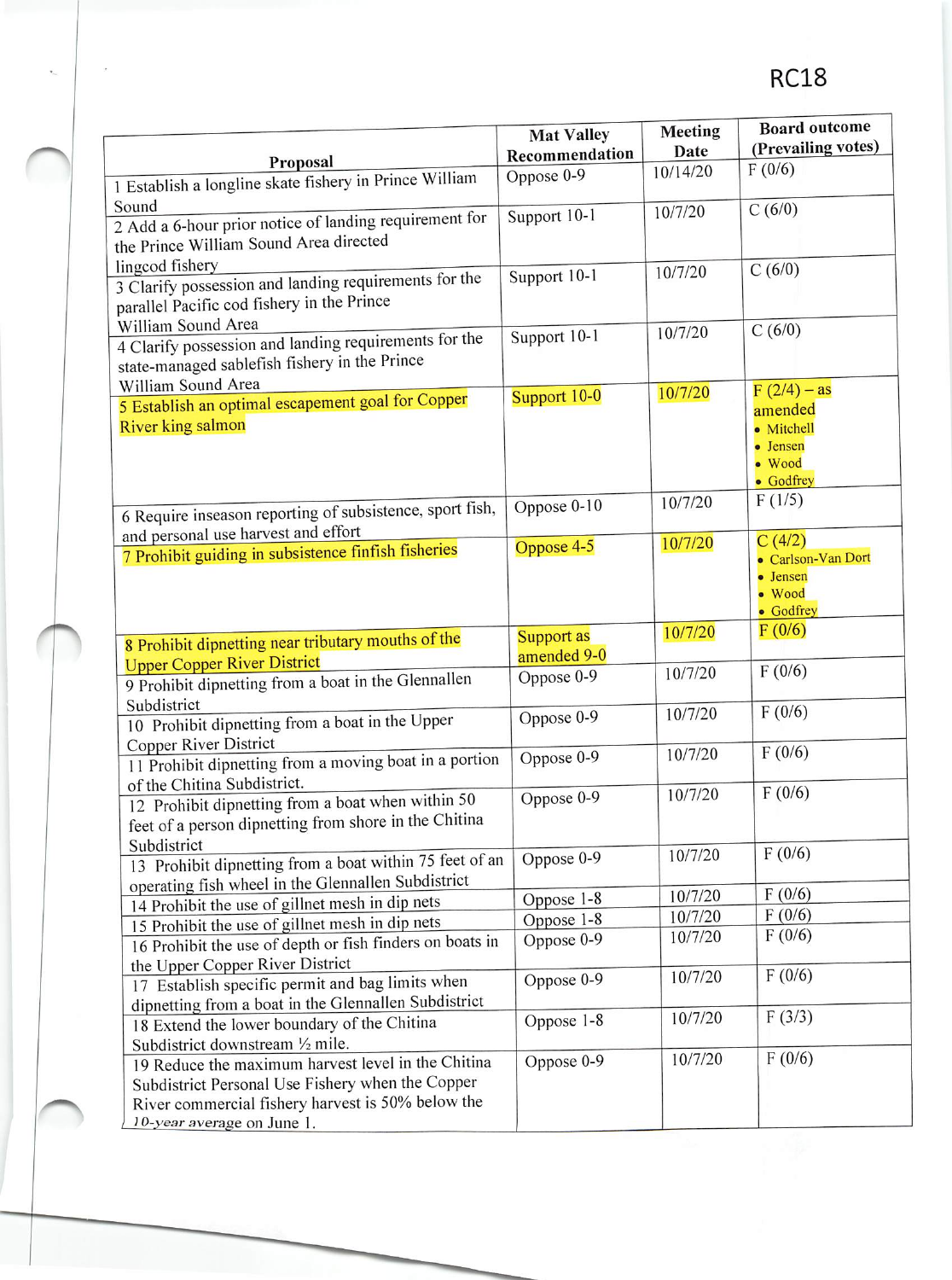| 20 Amend the annual limit for salmon in the Chitina<br>Subdistrict                             | Oppose 0-9           | 10/7/20  | F(0/6)           |
|------------------------------------------------------------------------------------------------|----------------------|----------|------------------|
|                                                                                                | Oppose 0-9           | 10/7/20  | F(0/6)           |
| 21 Amend the opening date of the Chitina Subdistrict                                           |                      |          |                  |
| personal use fishery from June 7 to June 1                                                     |                      | 10/14/20 | F(0/6)           |
| 23 Reverse the positive customary and traditional                                              | Oppose 0-9           |          |                  |
| subsistence use determination for rainbow and                                                  |                      |          |                  |
| steelhead trout in the Prince William Sound Area, or                                           |                      |          |                  |
| establish amounts reasonably necessary for                                                     |                      |          |                  |
| subsistence and bag and possession limits for rainbow                                          |                      |          |                  |
| and steelhead trout in the Prince William Sound Area.                                          |                      |          |                  |
| 24 Add bag and possession limits for Dolly Varden in                                           | Support 9-0          | 10/7/20  | C(6/0)           |
| the Prince William Sound freshwater finfish                                                    |                      |          |                  |
| subsistence Fishery                                                                            |                      |          |                  |
| 25 Establish allowable gear in the Prince William                                              | Support 9-0          | 10/7/20  | C(6/0)           |
| Sound freshwater finfish subsistence fishery                                                   |                      |          |                  |
| 26 Create a community subsistence salmon permit for                                            | Oppose 0-9           | 10/7/20  | F/A (1/5)        |
| Prince William Sound                                                                           |                      |          |                  |
|                                                                                                | Oppose 0-9           | 10/7/20  | N/A (6/0)        |
| 27 Amend subsistence fishing season to remove                                                  |                      |          |                  |
| linkage between subsistence salmon fishing                                                     |                      |          |                  |
| opportunity and commercial salmon fishing periods                                              |                      | 10/7/20  | C/A (6/0)        |
| 28 Amend household harvest limits for subsistence-                                             | Oppose 0-9           |          |                  |
| caught salmon                                                                                  |                      |          |                  |
| 29 Allow use of drift gillnets to harvest salmon for                                           | Oppose 09            | 10/14/20 | C SL RC104 (6/0) |
| subsistence uses throughout Prince William Sound                                               | <b>Concerns</b> that |          |                  |
|                                                                                                |                      |          |                  |
|                                                                                                | allowing drift       |          |                  |
|                                                                                                | gillnets could       |          |                  |
|                                                                                                | affect               |          |                  |
|                                                                                                | management           |          |                  |
|                                                                                                | and allocation,      |          |                  |
|                                                                                                | potential for        |          |                  |
|                                                                                                | excessive harvest.   |          |                  |
|                                                                                                |                      |          |                  |
|                                                                                                |                      | 10/7/20  | C(6/0)           |
| 30 Extend single-hook, artificial fly regulations in the                                       | Support 7-2          |          |                  |
| Gulkana River to include the area under the                                                    |                      |          |                  |
| Richardson Highway Bridge                                                                      |                      |          |                  |
| 31 Increase the possession limit for sockeye salmon in                                         | Support 9-0          | 10/14/20 | C(4/2)           |
| the Upper Copper River                                                                         |                      |          |                  |
| 32 Allow harvest of rainbow trout 20 inches or less in                                         | Oppose 1-8           | 10/14/20 | F(0/6)           |
| a portion of the Gulkana River                                                                 |                      |          |                  |
| 33 Allow harvest of rainbow trout 18 inches or less in                                         | Oppose 2-7           | 10/14/20 | F(0/6)           |
| the Gulkana River                                                                              |                      |          |                  |
| 34 Remove the 14-inch size limit for Gulkana River                                             | Support 9-0          | 10/14/20 | C(6/0)           |
| Arctic grayling                                                                                |                      |          |                  |
| 35 Amend bag and possession limits for Arctic                                                  | Support 7-2          | 10/14/20 | F(0/6)           |
| grayling and methods and means in Moose Creek                                                  |                      |          |                  |
| 36 Increase the bag and possession limit of lake trout                                         | Oppose 1-8           | 10/14/20 | $F(1-5)$         |
| in Crosswind Lake                                                                              |                      |          |                  |
| 37 Establish sport bag and possession limit for lake<br>trout in the Prince William Sound area | Support 9-0          | 10/14/20 | C(6/0)           |